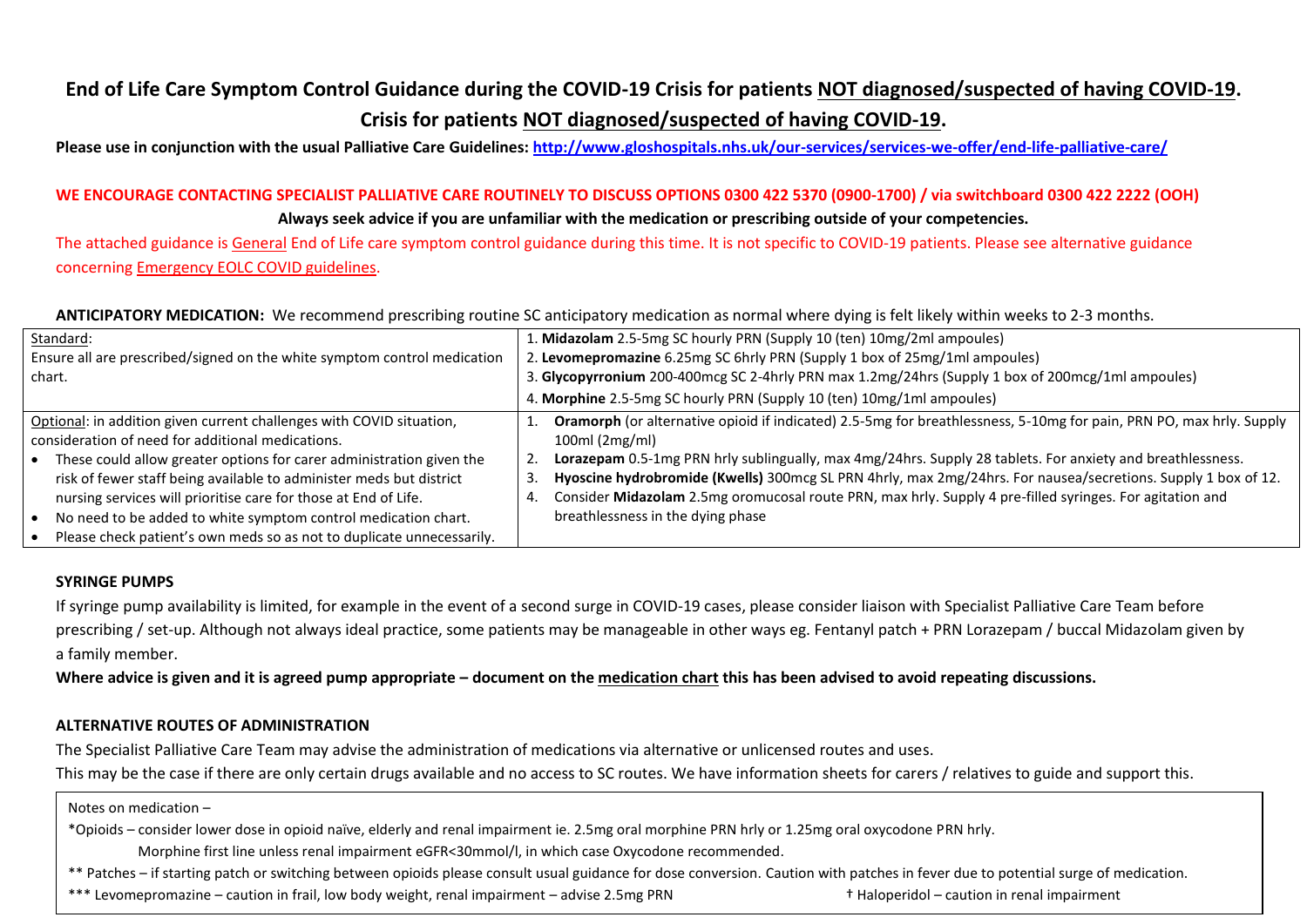| <b>USUAL MANAGEMENT</b>                                                                                                                                                                                                                                          | <b>EXCEPTIONAL CIRCUMSTANCES</b>                                                                                                                                                                                                                                                                                                                                                                                                                                                                                               | <b>OTHER MANAGEMENT</b>                                                                                                                                                                                                                    |
|------------------------------------------------------------------------------------------------------------------------------------------------------------------------------------------------------------------------------------------------------------------|--------------------------------------------------------------------------------------------------------------------------------------------------------------------------------------------------------------------------------------------------------------------------------------------------------------------------------------------------------------------------------------------------------------------------------------------------------------------------------------------------------------------------------|--------------------------------------------------------------------------------------------------------------------------------------------------------------------------------------------------------------------------------------------|
| <b>PAIN</b><br>Morphine oral solution 10mg/5ml *                                                                                                                                                                                                                 | Alternative forms of morphine -<br>• Sevredol tablets (alternative immediate release)*<br>Buprenorphine or Fentanyl transdermal patch **                                                                                                                                                                                                                                                                                                                                                                                       |                                                                                                                                                                                                                                            |
| 2.5-5mg PO PRN hrly<br>Scope to increase to 10mg according to response                                                                                                                                                                                           | <b>LAST RESORT</b><br>Morphine CONCENTRATE oral solution (20mg/1ml) *                                                                                                                                                                                                                                                                                                                                                                                                                                                          | Depending on nature of pain, wheat<br>pads / heat packs.                                                                                                                                                                                   |
| Morphine sulphate inj (10mg/1ml, 30mg/1ml amp) *<br>2.5-5mg SC PRN hrly                                                                                                                                                                                          | + supply of 1ml syringes<br>5-10mg PO PRN hrly<br>Oxycodone CONCENTRATE oral solution (10mg/1ml) *                                                                                                                                                                                                                                                                                                                                                                                                                             | Gentle massage.                                                                                                                                                                                                                            |
| <b>Oxycodone oral solution 5mg/5ml *</b><br>2.5-5mg PO PRN hrly<br>If eGFR <30ml/min<br>Oxycodone inj (10mg/1ml, 20mg/1ml amp) *<br>2.5mg SC PRN hrly<br>If eGFR<30ml/min<br>If on regular opioids inc. patches, calculate PRN dose based on total 24hr<br>dose. | + supply of 1ml syringes<br>2.5-5mg PO PRN hrly<br>If eGFR<30ml/min<br>Some absorption through buccal membrane.<br>Caution if lower dose solution also present as risk of mixing up.<br><b>UNDER LOCAL SPECIALIST ADVICE</b><br>Modified release morphine -<br>• Open capsules and sprinkle granules on yoghurt<br>Buccal / intranasal administration of morphine / diamorphine /<br>$\bullet$<br>oxycodone / midazolam ampoules.<br>• Rectal administration of certain oral preparations<br>Intranasal / sublingual fentanyl. | Environmental factors eg. music                                                                                                                                                                                                            |
| <b>BREATHLESSNESS</b><br>Opioid medication and doses as above. *<br><b>Lorazepam 1mg tablets</b><br>0.5-1mg sublingual PRN hrly, max 4mg/24hrs<br>Midazolam inj (10mg/2ml amp)<br>2.5mg SC PRN hourly                                                            | Consider alternative forms of morphine and alternative administration<br>routes of modified release morphine as above.<br>Midazolam oromucosal solution 2.5mg syringes<br>2.5-5mg BUCCAL PRN hrly<br>SUPPORTED AS NEEDED BY LOCAL SPECIALIST ADVICE<br>As above                                                                                                                                                                                                                                                                | Positioning - tripod<br>$Oxygen -$<br>If already prescribed<br>If hypoxic consider referral for home<br>O <sub>2</sub> .<br>Air movement -<br>Open window<br><b>Fans NOT recommended during</b><br>outbreak<br>Guided breathing techniques |